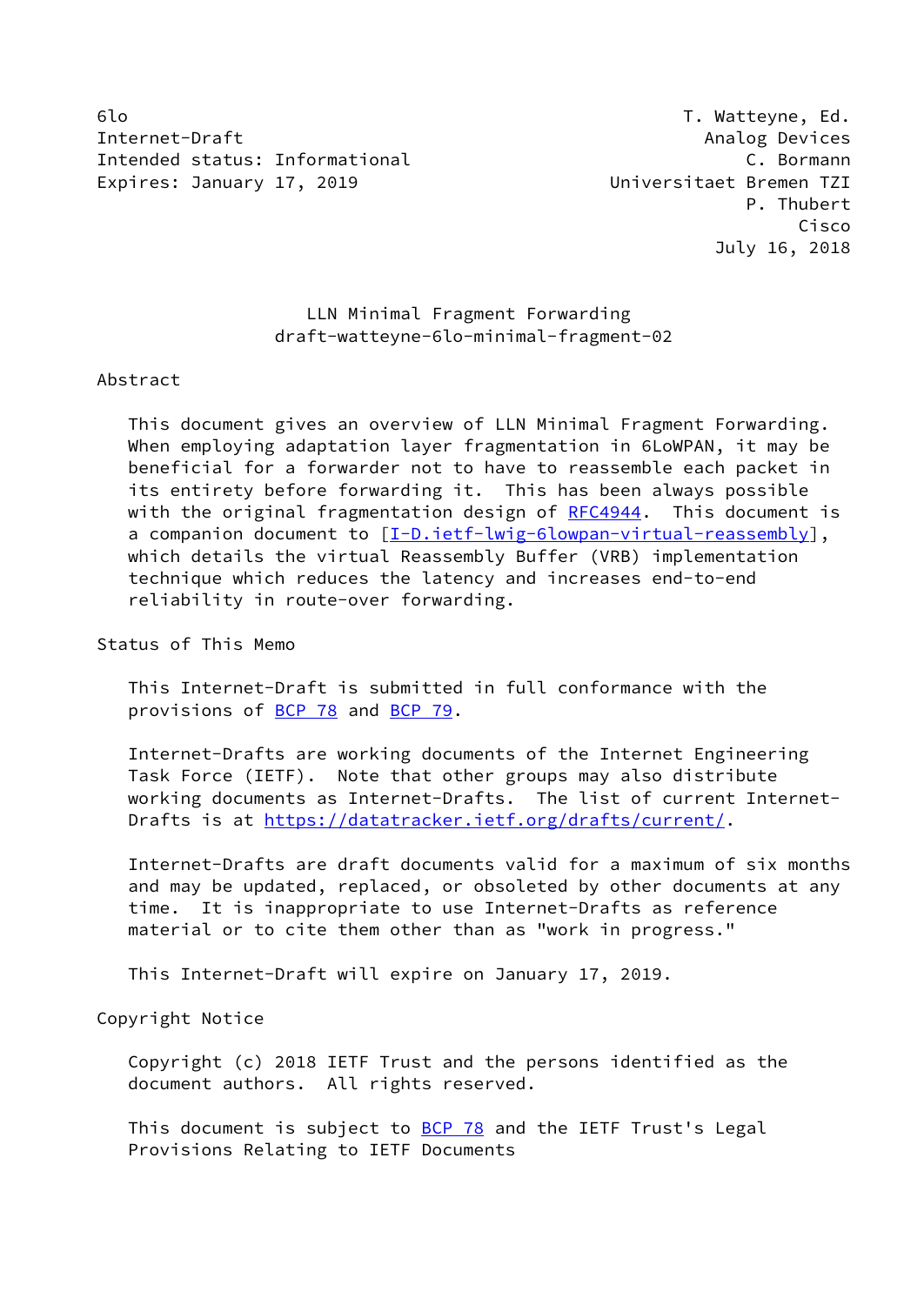<span id="page-1-1"></span>

| Internet-Draft | watteyne-6lo-minimal-fragment | July 2018 |
|----------------|-------------------------------|-----------|
|                |                               |           |

 [\(https://trustee.ietf.org/license-info](https://trustee.ietf.org/license-info)) in effect on the date of publication of this document. Please review these documents carefully, as they describe your rights and restrictions with respect to this document. Code Components extracted from this document must include Simplified BSD License text as described in Section 4.e of the Trust Legal Provisions and are provided without warranty as described in the Simplified BSD License.

Table of Contents

| 2. Limits of Per-Hop Fragmentation and Reassembly $\cdots$ 4     |
|------------------------------------------------------------------|
|                                                                  |
| 2.2. Memory Management and Reliability $\frac{4}{5}$             |
| $\frac{3}{2}$ . Virtual Reassembly Buffer (VRB) Implementation 5 |
|                                                                  |
|                                                                  |
|                                                                  |
|                                                                  |
|                                                                  |
|                                                                  |

## <span id="page-1-0"></span>[1](#page-1-0). Overview of 6LoWPAN Fragmentation

6LoWPAN fragmentation is defined in [\[RFC4944](https://datatracker.ietf.org/doc/pdf/rfc4944)]. Although [\[RFC6282](https://datatracker.ietf.org/doc/pdf/rfc6282)] updates [\[RFC4944](https://datatracker.ietf.org/doc/pdf/rfc4944)], it does not redefine 6LoWPAN fragmentation.

We use Figure 1 to illustrate 6LoWPAN fragmentation. We assume node A forwards a packet to node B, possibly as part of a multi-hop route between IPv6 source and destination nodes which are neither A nor B.

 +---+ +---+ ... ---| A |-------------------->| B |--- ... +---+ +---+ # (frag. 5) 123456789 123456789 +---------+ +---------+ | # ###| | |### # | +---------+ +---------+ outgoing incoming fragmentation reassembly buffer buffer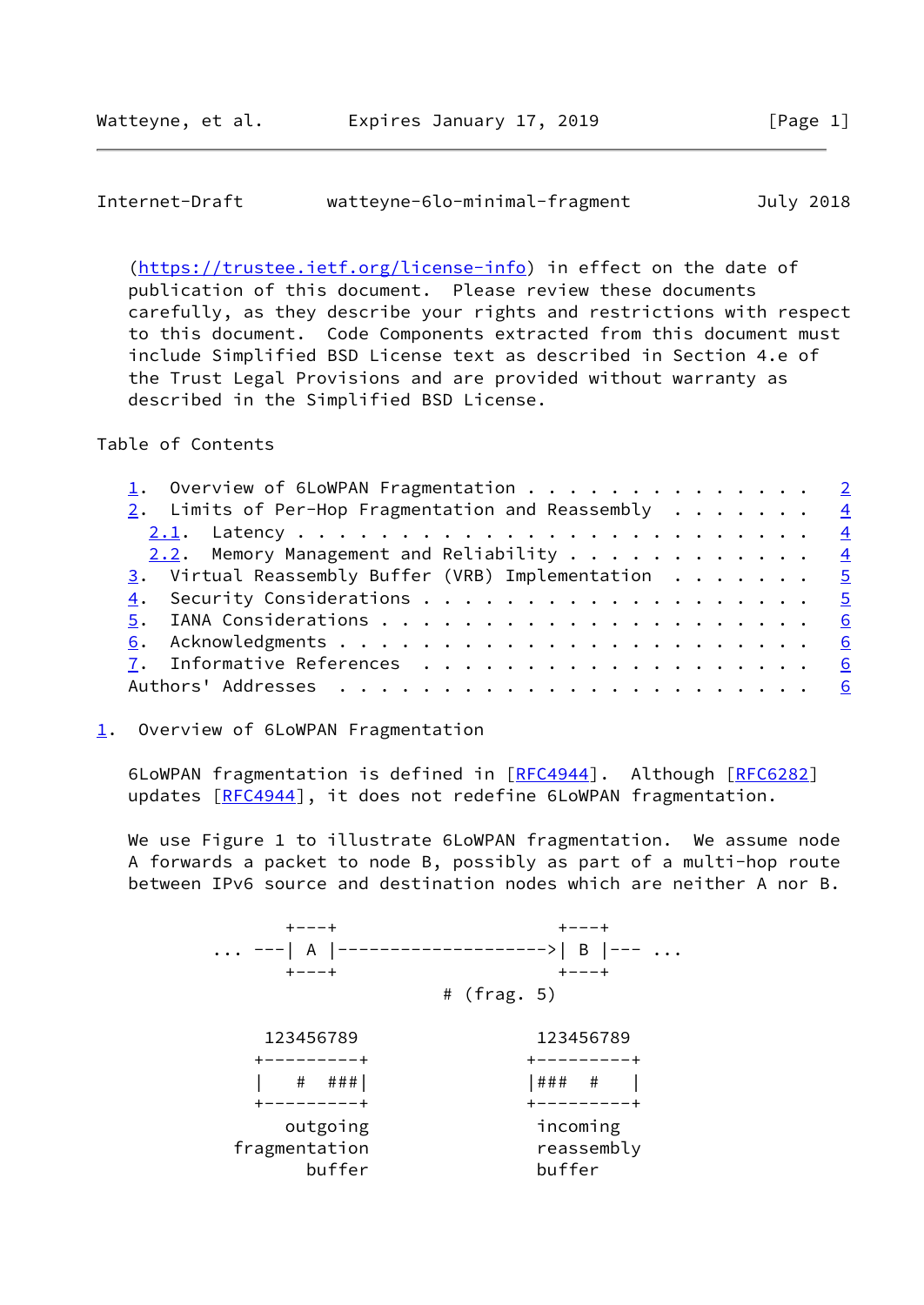Figure 1: Fragmentation at node A, reassembly at node B.

 Node A starts by compacting the IPv6 packet using header compression defined in [[RFC6282\]](https://datatracker.ietf.org/doc/pdf/rfc6282). If the resulting 6LoWPAN packet does not fit into a single link-layer frame, node A's 6LoWPAN sublayer cuts it

| Watteyne, et al. | Expires January 17, 2019 | [Page 2] |
|------------------|--------------------------|----------|
|                  |                          |          |

| Internet-Draft | watteyne-6lo-minimal-fragment | July 2018 |
|----------------|-------------------------------|-----------|
|                |                               |           |

 into multiple 6LoWPAN fragments, which it transmits as separate link layer frames to node B. Node B's 6LoWPAN sublayer reassembles these fragments, inflates the compressed header fields back to the original IPv6 header, and hands over the full IPv6 packet to its IPv6 layer.

 In Figure 1, a packet forwarded by node A to node B is cut into nine fragments, numbered 1 to 9. Each fragment is represented by the '#' symbol. Node A has sent fragments 1, 2, 3, 5, 6 to node B. Node B has received fragments 1, 2, 3, 6 from node A. Fragment 5 is still being transmitted at the link layer from node A to node B.

A reassembly buffer for 6LoWPAN contains:

- o datagram\_size,
- o datagram\_tag and link-layer sender and receiver addresses (to which the datagram\_tag is local),
- o actual packet data from the fragments received so far, in a form that makes it possible to detect when the whole packet has been received and can be processed or forwarded,
- o a timer that allows discarding the partial packet after a timeout.

 A fragmentation header is added to each fragment; it indicates what portion of the packet that fragment corresponds to. [Section](https://datatracker.ietf.org/doc/pdf/rfc4944#section-5.3) 5.3 of [RFC4944] defines the format of the header for the first and subsequent fragments. All fragments are tagged with a 16-bit "datagram\_tag", used to identify which packet each fragment belongs to. Each fragment can be uniquely identified by the source and destination link-layer addresses of the frame that carries it, and the datagram\_tag. The value of the datagram\_tag only needs to be locally unique to nodes A and B.

Node B's typical behavior, per [\[RFC4944](https://datatracker.ietf.org/doc/pdf/rfc4944)], is as follows. Upon receiving a fragment from node A with a datagram\_tag previously unseen from node A, node B allocates a buffer large enough to hold the entire packet. The length of the packet is indicated in each fragment (the datagram\_size field), so node B can allocate the buffer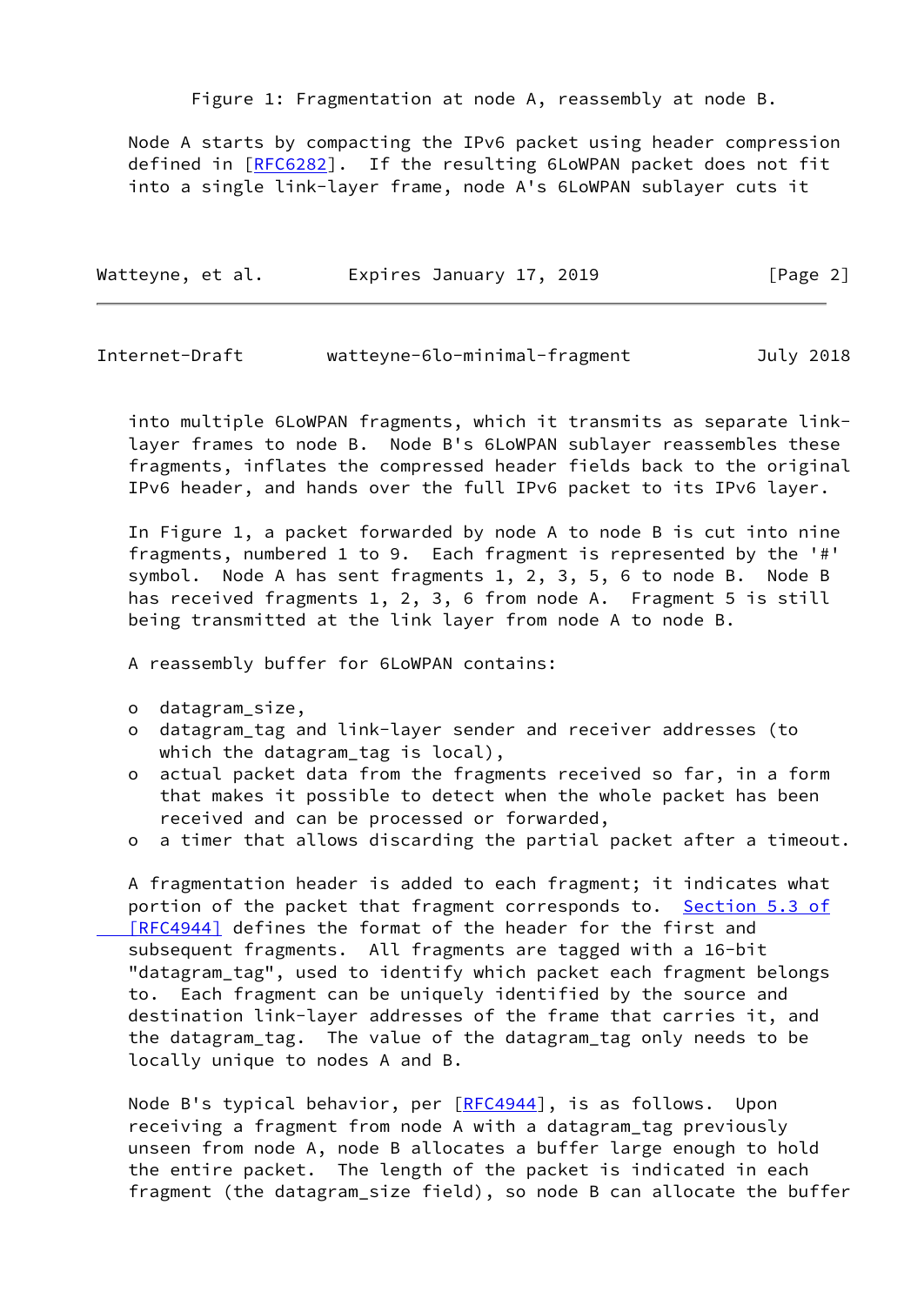even if the first fragment it receives is not fragment 1. As fragments come in, node B fills the buffer. When all fragments have been received, node B inflates the compressed header fields into an IPv6 header, and hands the resulting IPv6 packet to the IPv6 layer.

 This behavior typically results in per-hop fragmentation and reassembly. That is, the packet is fully reassembled, then (re)fragmented, at every hop.

| Watteyne, et al. | Expires January 17, 2019 | [Page 3] |
|------------------|--------------------------|----------|
|------------------|--------------------------|----------|

<span id="page-3-1"></span>Internet-Draft watteyne-6lo-minimal-fragment July 2018

<span id="page-3-0"></span>[2](#page-3-0). Limits of Per-Hop Fragmentation and Reassembly

 There are at least 2 limits to doing per-hop fragmentation and reassembly:

<span id="page-3-2"></span>[2.1](#page-3-2). Latency

 When reassembling, a node needs to wait for all the fragments to be received before being able to generate the IPv6 packet, and possibly forward it to the next hop. This repeats at every hop.

 This may result in increased end-to-end latency compared to the case where each fragment would be forwarded without per-hop reassembly.

<span id="page-3-3"></span>[2.2](#page-3-3). Memory Management and Reliability

 Constrained nodes have limited memory. Assuming 1 kB reassembly buffers, typical nodes only have enough memory for 1-3 reassembly buffers.

 Assuming the topology from Figure 2, where nodes A, B, C and D all send packets through node E. We further assume that node E's memory can only hold 3 reassembly buffers.

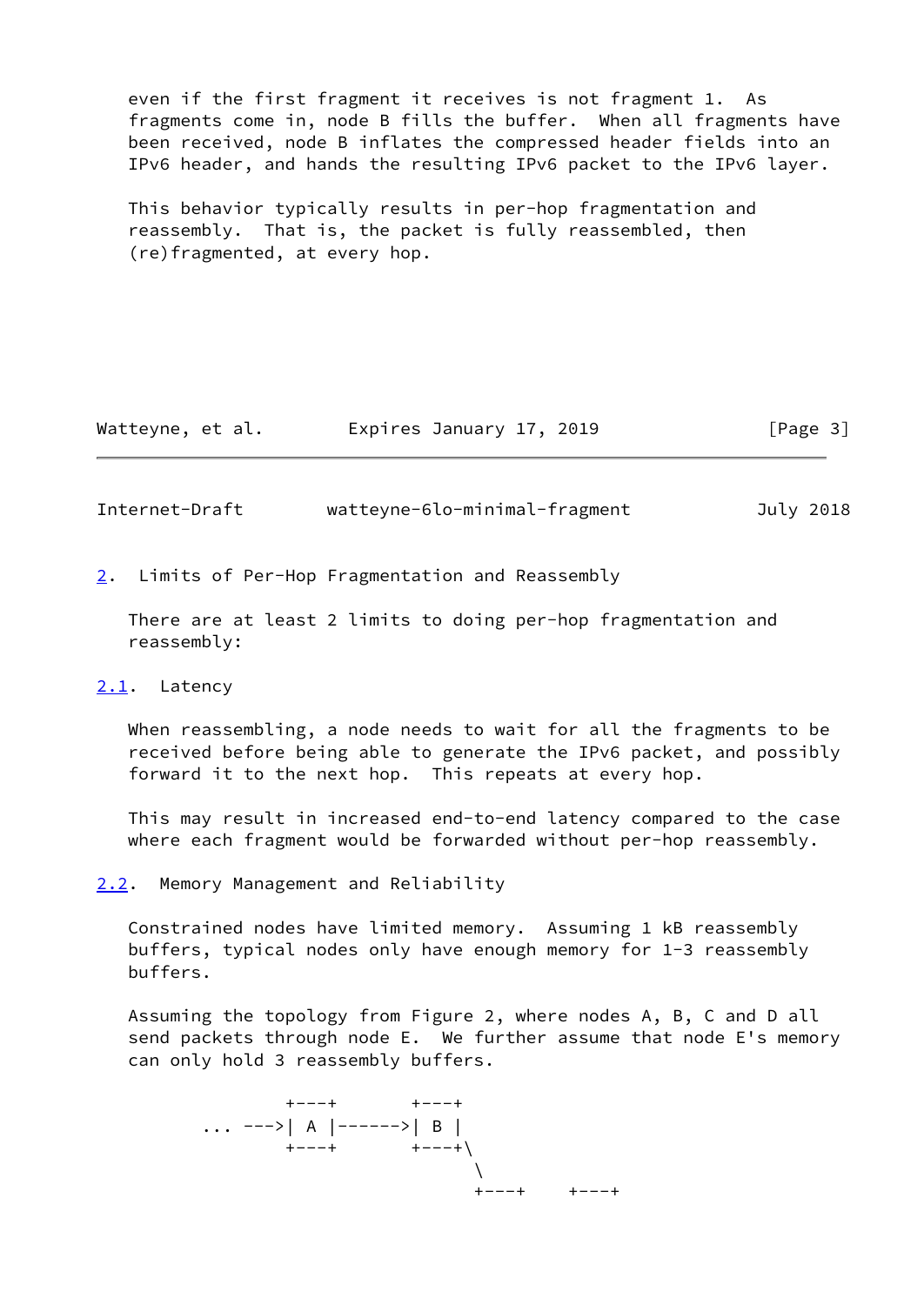

Figure 2: Illustrating the Memory Management Issue.

 When nodes A, B and C concurrently send fragmented packets, all 3 reassembly buffers in node E are occupied. If, at that moment, node D also sends a fragmented packet, node E has no option but to drop one of the packets, lowering end-to-end reliability.

| Watteyne, et al. | Expires January 17, 2019 | [Page 4] |
|------------------|--------------------------|----------|
|------------------|--------------------------|----------|

<span id="page-4-1"></span>Internet-Draft watteyne-6lo-minimal-fragment July 2018

<span id="page-4-0"></span>[3](#page-4-0). Virtual Reassembly Buffer (VRB) Implementation

 Virtual Reassembly Buffer (VRB) is the implementation technique described in [\[I-D.ietf-lwig-6lowpan-virtual-reassembly](#page-5-0)] in which a forwarder does not reassemble each packet in its entirety before forwarding it.

 VRB overcomes the limits listed in [Section 2.](#page-3-0) Nodes don't wait for the last fragment before forwarding, reducing end-to-end latency. Similarly, the memory footprint of VRB is just the VRB table, reducing the packet drop probability significantly.

There are, however, limits:

 Non-zero Packet Drop Probability: Each VRB table entry can be 12 B (assuming 16-bit link-layer addresses). This is a footprint 2 orders of magnitude smaller compared to needing a 1280-byte reassembly buffer for each packet. Yet, the size of the VRB table necessarily remains finite. In the extreme case where a node is required to concurrently forward more packets that it has entries in its VRB table, packets are dropped.

No Fragment Recovery: There is no mechanism in VRB for the node that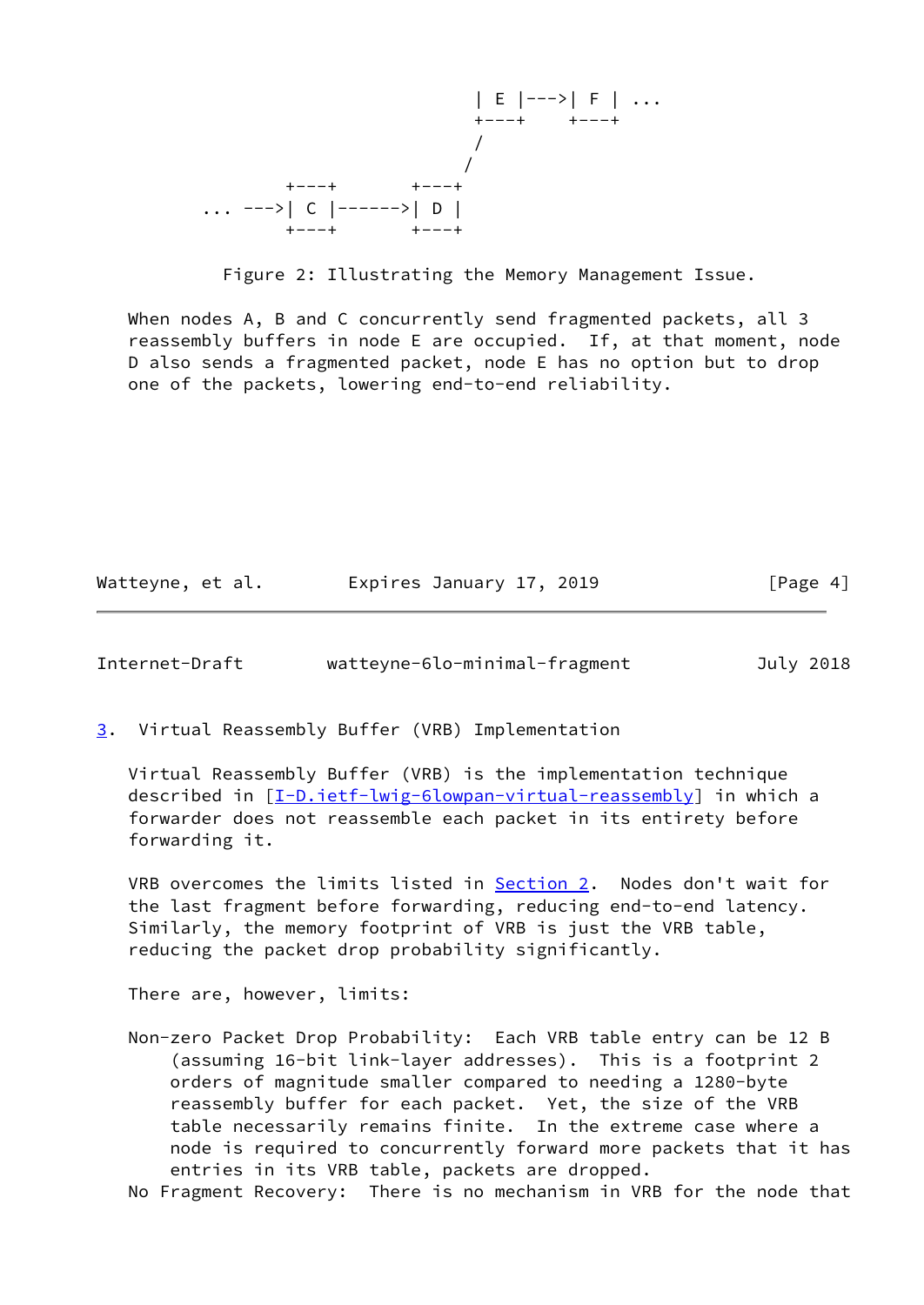reassembles a packet to request a single missing fragment. Dropping a fragment requires the whole packet to be resent. This causes unnecessary traffic, as fragments are forwarded even when the destination node can never construct the original IPv6 packet.

 No Per-Fragment Routing: All subsequent fragments follow the same sequence of hops from the source to the destination node as fragment 1.

 The severity and occurrence of these limits depends on the link-layer used. Whether these limits are acceptable depends entirely on the requirements the application places on the network.

 If the limits are both present and not accepted by the application, future specifications may define new protocols to overcome these limits. One example is [\[I-D.thubert-6lo-fragment-recovery](#page-6-0)] which defines a protocol which allows fragment recovery.

<span id="page-5-1"></span>[4](#page-5-1). Security Considerations

 An attacker can perform a DoS attack on a node implementing VRB by generating a large number of bogus "fragment 1" fragments without sending subsequent fragments. This causes the VRB table to fill up.

 Secure joining and the link-layer security that it sets up protects against those attacks from network outsiders.

| Watteyne, et al. | Expires January 17, 2019 |  | [Page 5] |
|------------------|--------------------------|--|----------|
|------------------|--------------------------|--|----------|

<span id="page-5-3"></span>

| Internet-Draft | watteyne-6lo-minimal-fragment | July 2018 |
|----------------|-------------------------------|-----------|
|                |                               |           |

<span id="page-5-2"></span>[5](#page-5-2). IANA Considerations

No requests to IANA are made by this document.

<span id="page-5-4"></span>[6](#page-5-4). Acknowledgments

 The authors would like to thank Yasuyuki Tanaka for his in-depth review of this document.

- <span id="page-5-5"></span>[7](#page-5-5). Informative References
	- [BOOK] Shelby, Z. and C. Bormann, "6LoWPAN", John Wiley & Sons, Ltd monograph, DOI 10.1002/9780470686218, November 2009.

<span id="page-5-0"></span>[I-D.ietf-lwig-6lowpan-virtual-reassembly]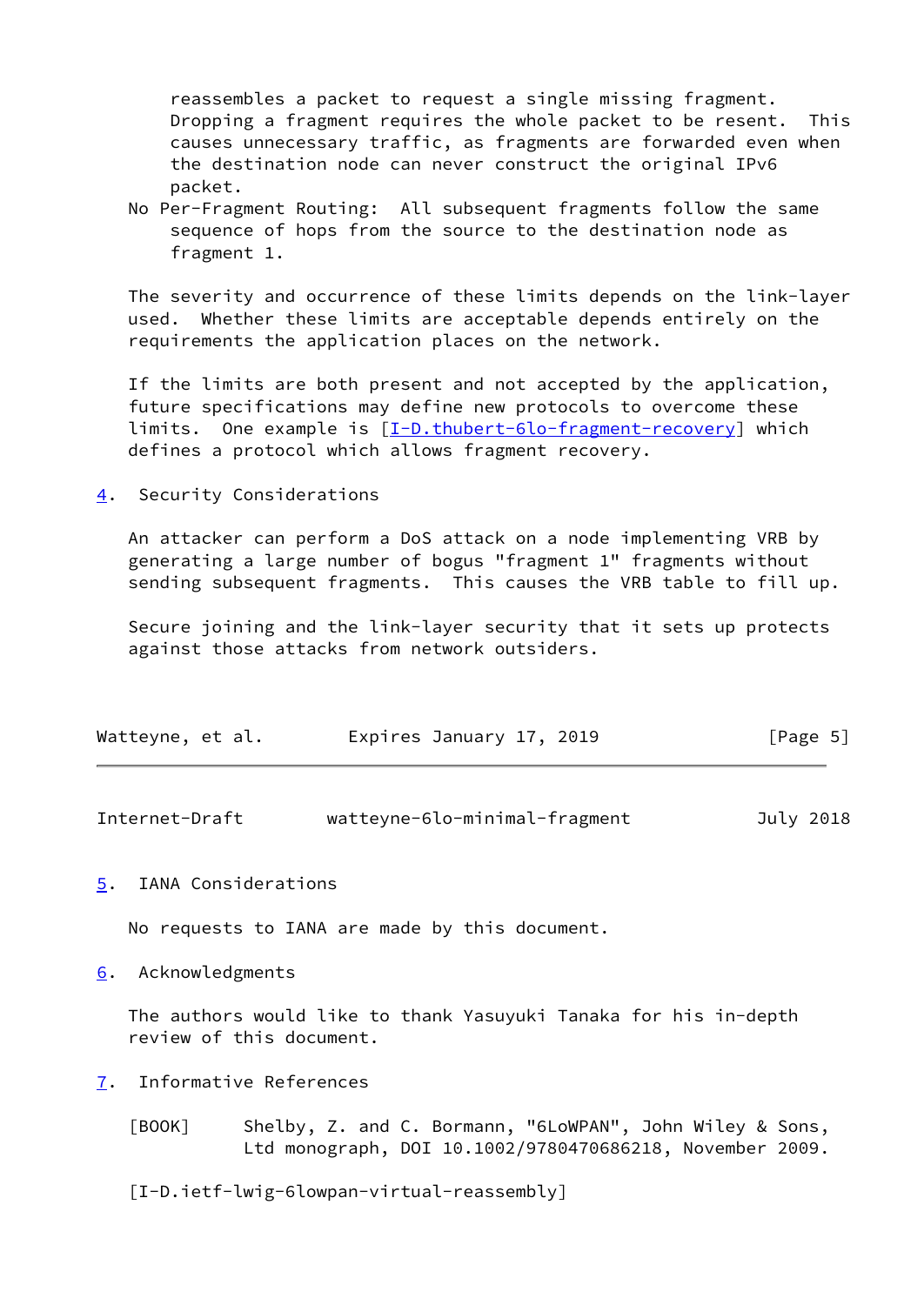Bormann, C. and T. Watteyne, "Virtual reassembly buffers in 6LoWPAN", [draft-ietf-lwig-6lowpan-virtual-reassembly-00](https://datatracker.ietf.org/doc/pdf/draft-ietf-lwig-6lowpan-virtual-reassembly-00) (work in progress), July 2018.

<span id="page-6-0"></span>[I-D.thubert-6lo-fragment-recovery]

Thubert, P., "6LoWPAN Selective Fragment Recovery", [draft](https://datatracker.ietf.org/doc/pdf/draft-thubert-6lo-fragment-recovery-01) [thubert-6lo-fragment-recovery-01](https://datatracker.ietf.org/doc/pdf/draft-thubert-6lo-fragment-recovery-01) (work in progress), June 2018.

- [RFC4944] Montenegro, G., Kushalnagar, N., Hui, J., and D. Culler, "Transmission of IPv6 Packets over IEEE 802.15.4 Networks", [RFC 4944](https://datatracker.ietf.org/doc/pdf/rfc4944), DOI 10.17487/RFC4944, September 2007, <[https://www.rfc-editor.org/info/rfc4944>](https://www.rfc-editor.org/info/rfc4944).
- [RFC6282] Hui, J., Ed. and P. Thubert, "Compression Format for IPv6 Datagrams over IEEE 802.15.4-Based Networks", [RFC 6282](https://datatracker.ietf.org/doc/pdf/rfc6282), DOI 10.17487/RFC6282, September 2011, <[https://www.rfc-editor.org/info/rfc6282>](https://www.rfc-editor.org/info/rfc6282).

Authors' Addresses

 Thomas Watteyne (editor) Analog Devices 32990 Alvarado-Niles Road, Suite 910 Union City, CA 94587 USA

Email: thomas.watteyne@analog.com

| Watteyne, et al. |  | Expires January 17, 2019 |  | [Page 6] |  |
|------------------|--|--------------------------|--|----------|--|
|                  |  |                          |  |          |  |

| Internet-Draft | watteyne-6lo-minimal-fragment | July 2018 |  |
|----------------|-------------------------------|-----------|--|
|                |                               |           |  |

 Carsten Bormann Universitaet Bremen TZI Postfach 330440 Bremen D-28359 Germany

Email: cabo@tzi.org